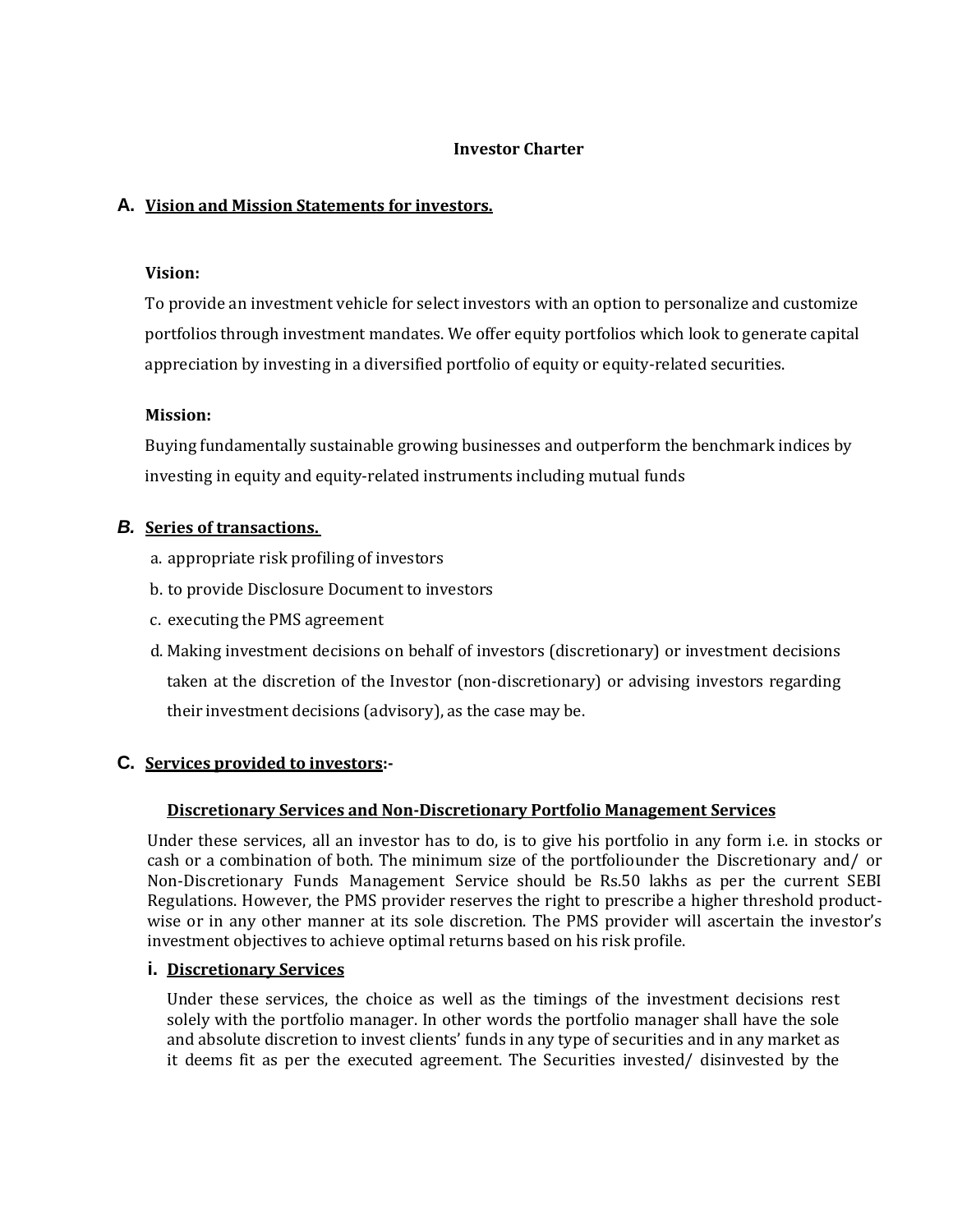portfolio manager for client in the same Strategy may differ from client to client. The portfolio managers' decision ( taken in good faith ) in deployment of the Clients' account is absolute and final and cannot be called in question or be open to review at any time during the currency of the agreement or any time thereafter except on the ground of malafide intent, fraud, conflict of interest or gross negligence etc. Periodical statements in respect of client's portfolio are sent to the respective clients.

Currently under the discretionary services, following strategies / portfolios are being offered to investors

- (i) SMC Moderate
- (ii) SMC Growth
- (iii) SMC Customized
- (iv) Equity Quant Strategy (EQS)
- (v) SMC NRI
	- ii. Non-Discretionary

The objective of this portfolio is to seek capital appreciation through managing the portfolio after consultation with the Client. The Assets will be managed as per the requirements of the Client after due consultation. The Client will have complete discretion to decide on the investment. The strategy will primarily invest in equity asset class. However, we may consider other asset classes permitted by SEBI regulations. The Portfolio Manager inter-alia will provide research report, structuring of clients portfolios, investment advice and guidance at the Client's request and manage transaction execution, accounting, recording of corporate benefits, valuation and reporting aspects on behalf of the Client. The Portfolio Manager shall execute orders as per the mandate received from Clients. The deployment of the Client's Funds by the Portfolio Manager on the instructions of the Client is absolute and final and can never be called in question. The rights and obligations of the Portfolio Manager shall be exercised strictly in accordance with the Act, Rules and/or Regulations, guidelines and notifications in force from time to time. Periodical statements in respect of Client's Portfolio shall be sent to the respective Clients. Depending upon the portfolio constructed as per the desire of the client, appropriate benchmark shall be ascertained by the portfolio manager.

iii. Investment Advisory Services: -

The Portfolio Manager will also provide Advisory Portfolio Management Services, in terms of the Regulations, which shall be in the nature of investment advisory and shall include the responsibility of advising on the portfolio strategy and Investment and divestment of individual securities on the client's portfolio, for an agreed fee structure, entirely at the Client's risk.

The Portfolio Manager shall be solely acting as an advisor to the portfolio of the client and shall not be responsible for the investment/ divestment of securities and/ or administrative activities on the client's portfolio. The Portfolio Manager shall, provide advisory services in accordance with such guidelines and /or directives issued by the regulatory authorities and/ or the Client, from time to time, in this regard. The clients of the portfolio managers could be Indian resident investors and / or offshore investors.